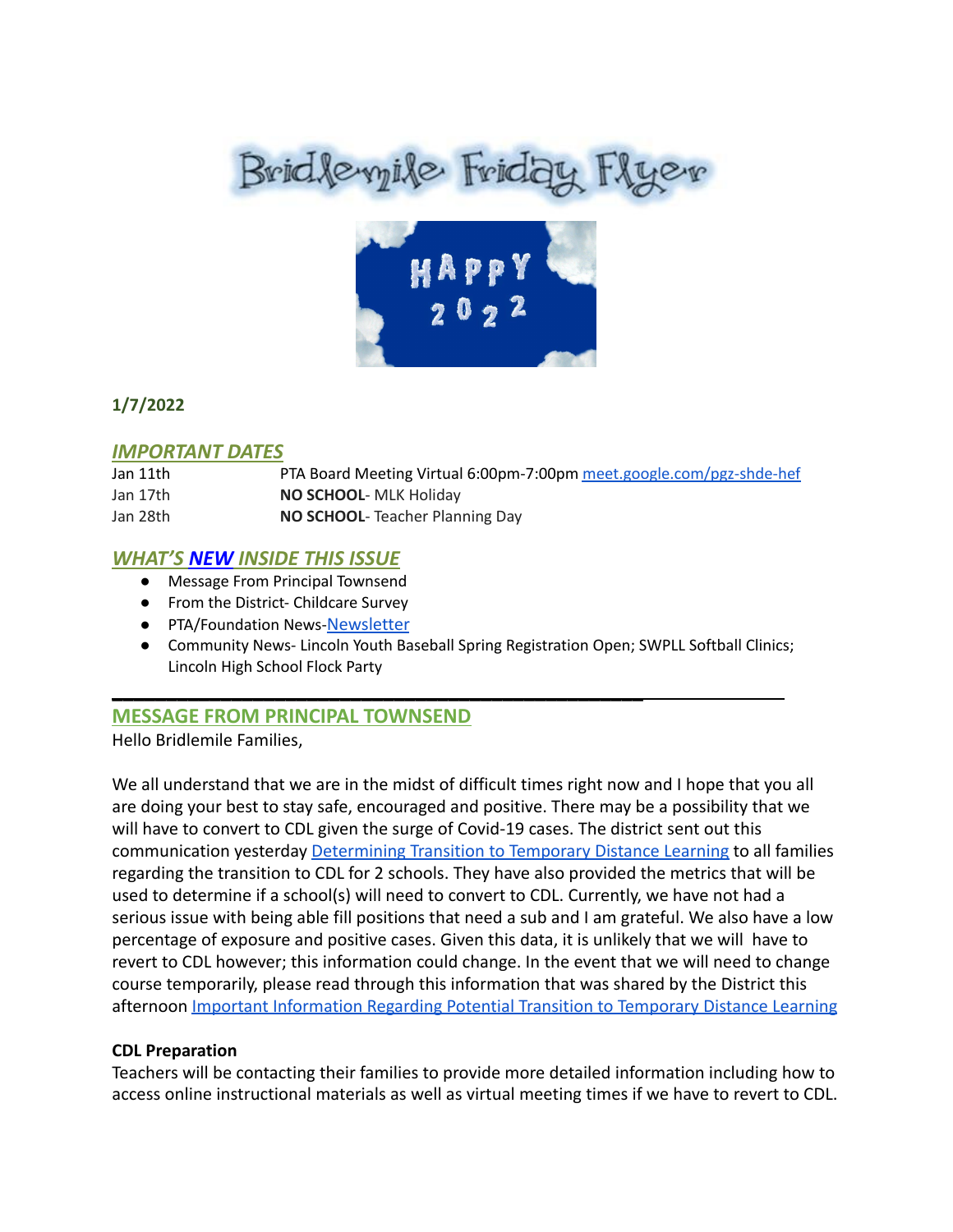## **Chromebooks**

We will need to assign chromebooks to students who are in need. All K-2 families should fill out this survey **[Bridlemile](https://forms.gle/j7cAboXiT5rkP4qe7) K-2 Device Survey** as soon as possible so that we can determine who will need a chromebook.

## **Notification of Positive Covid Case at Bridlemile**

Today we were notified of a positive COVID case at our school. A Community Notification letter from MESD is typically sent within 24 hours, however with the current rise in COVID cases, MESD is backed up in sharing these communications. We will send the formal communication to families as soon as possible but wanted to make families aware now. As always, If your student has been exposed and needs to stay at home (quarantine), a separate letter will be sent to you. If you do NOT receive a separate letter, your student can continue coming to school.

Please remember to follow all Covid-19 safety guidelines including keeping your students home if they are sick or showing symptoms and be sure to report to the office when there has been an exposure or a positive case within your home.

Kind regards,

Jerome Townsend- Principal Bridlemile Elementary jtownsend@pps.net

# **FROM THE OFFICE**

From all the Bridlemile staff-  $THANK$  YOU to Ms. Corbett and Mrs. Yates' families for our Friday Breakfast today!!! The food was delicious! Thank you for the sustenance, sweet treats, and caffeine to get us through the day!!! We appreciate you so much!!!

#### **OHSU Take Home Kit Update**

If your child is part of the OHSU Take Home Kit testing program and you do not have a pre-printed label, follow the steps below or click here: [Tube Labeling](https://drive.google.com/file/d/12DJPgCLKGh6HKLIVwIbdY0qCuDRmFivT/view) If you do have a preprinted label, please be sure to use it and affix one label to both the sample vial as well as the outer plastic bag.

#### **How to properly label K-12 COVID-19 screening samples:**

1. You must label the sample with this information:

- 1. Legal last name, first name (Make sure to put a comma after the last name)
- 2. Date of birth (mm/dd/yyyy)
- 3. School name

2. You can write the label in 1 of these 3 ways:

● Write directly on the collection container with a fine tip sharpie or other permanent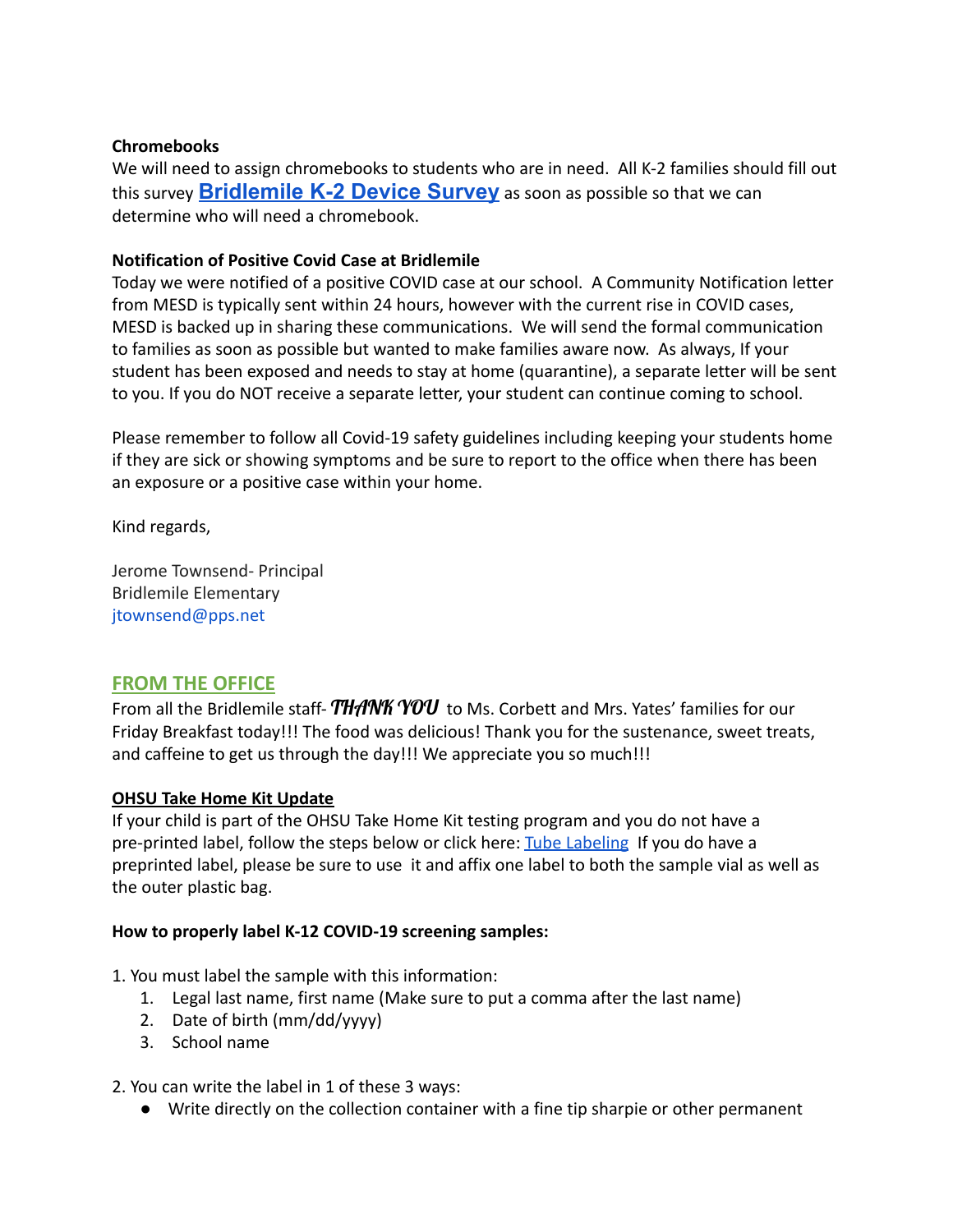blue or black ink.

- Write on a blank label sticker and then stick it to the collection container.
- Write on a blank piece of paper and then stick it to the collection container with tape.

3. Return the sample to the school by putting only 1 sample container in each biohazard bag.

If you have questions about labeling the samples please email  $k12$ covidtesting@ohsu.edu.

# **FROM THE DISTRICT**

PPS COVID-19 [Monitoring](https://www.pps.net/COVID19Dashboard) Dashboard Bus Route Check Tool: [pps.net/routecheck](https://www.pps.net/routecheck)

**Portland Public Schools is interested in learning about your child(ren)'s experience in before and after school care.** For more information, visit the **PPS Child Care [Website](https://www.pps.net/Domain/184).**

Please complete this survey by Friday, February 18, 2022. For best results, complete one survey for each child. This survey is completely anonymous and results are shared with the child care provider and school principal for program improvement and continued student and family support. Thank you[!](https://docs.google.com/forms/d/e/1FAIpQLSe4ju_KHhNDrYUTpQspHOKeHsD30YX7RYNktKVNLNI1ucNepw/viewform) **[English](https://docs.google.com/forms/d/e/1FAIpQLSe4ju_KHhNDrYUTpQspHOKeHsD30YX7RYNktKVNLNI1ucNepw/viewform)**

A las Portland Public Schools les importa saber sobre la experiencia de su(s) hijo(s) con el cuidado anterior y posterior al horario escolar. Complete esta encuesta antes del viernes 18 de febrero de 2022. Para obtener mejores resultados, complete una encuesta por niño. Esta encuesta es completamente anónima y sus resultados se compartirán con la persona a cargo del cuidado infantil y el director de la escuela para mejorar el programa y brindar apoyo continuo al estudiante y a su familia. ¡Muchas gracias! **[Español](https://docs.google.com/forms/d/e/1FAIpQLSfT162f9kmF2K4uFUCeqewRpLVSkIpIzp-Tj-3UrtpjUJC10A/viewform)**

Portland Public Schools rất quan tâm đến việc tìm hiểu về trải nghiệm của con em quý vị trong quá trình chăm sóc trước và sau giờ học. Vui lòng hoàn tất khảo sát này trước Thứ Sáu, ngày 18 Tháng Hai, 2022. Để có kết quả tốt nhất, xin hãy hoàn thành một bài khảo sát cho từng trẻ. Khảo sát này hoàn toàn ẩn danh và kết quả sẽ được chia sẻ với nhà cung cấp dịch vụ chăm sóc trẻ em và hiệu trưởn[g](https://docs.google.com/forms/d/e/1FAIpQLSf0XMr-Rb2DMgB6_FpBuoFk-jj__wrg64UwJMtLo0Cc-N2yzw/viewform) nhà trường nhằm cải thiện chương trình và tiếp tục hỗ trợ các học sinh và gia đình. Xin cảm ơn quý vị! **Tiế[ng](https://docs.google.com/forms/d/e/1FAIpQLSf0XMr-Rb2DMgB6_FpBuoFk-jj__wrg64UwJMtLo0Cc-N2yzw/viewform) Việt**

Portland Public Schools 希望能了解您孩子在学前和课后托管的体验。请在 2022 年 2 月 18 日星期 五之前完成本次调查。为了获得最好的结果,请为每名孩子填写一份调查。本次调查完全匿名且 结果将与儿童托管服务商和校长分享,以便改善本项目,并持续为学生和家庭提供帮助。谢谢! [中文](https://docs.google.com/forms/d/e/1FAIpQLSfwtKUiF46xdxHEOT7q2SE5Mv1-RN1LJZEtgrvzhQOtRVDiuw/viewform)

Portland Public Schools заинтересованы в том, чтобы узнать о впечатлениях Вашего ребенка (Ваших детей) в отношении услуг по уходу за детьми до и после школы. Пожалуйста, пройдите данный опрос до пятницы, 18 февраля 2022 года. Для обеспечения лучших результатов пройдите отдельный опрос для каждого ребенка. Настоящий опрос является полностью анонимным, а его результаты передаются поставщику услуг по уходу за детьми и директору школы в целях совершенствования программы и оказания постоянной поддержки детей и семей. Спасибо! **[Русски](https://docs.google.com/forms/d/e/1FAIpQLSebLU_9cDi8U-m8LxcMbt13b2FISUl9npq3zj9Jx0R7epIgYg/viewform)**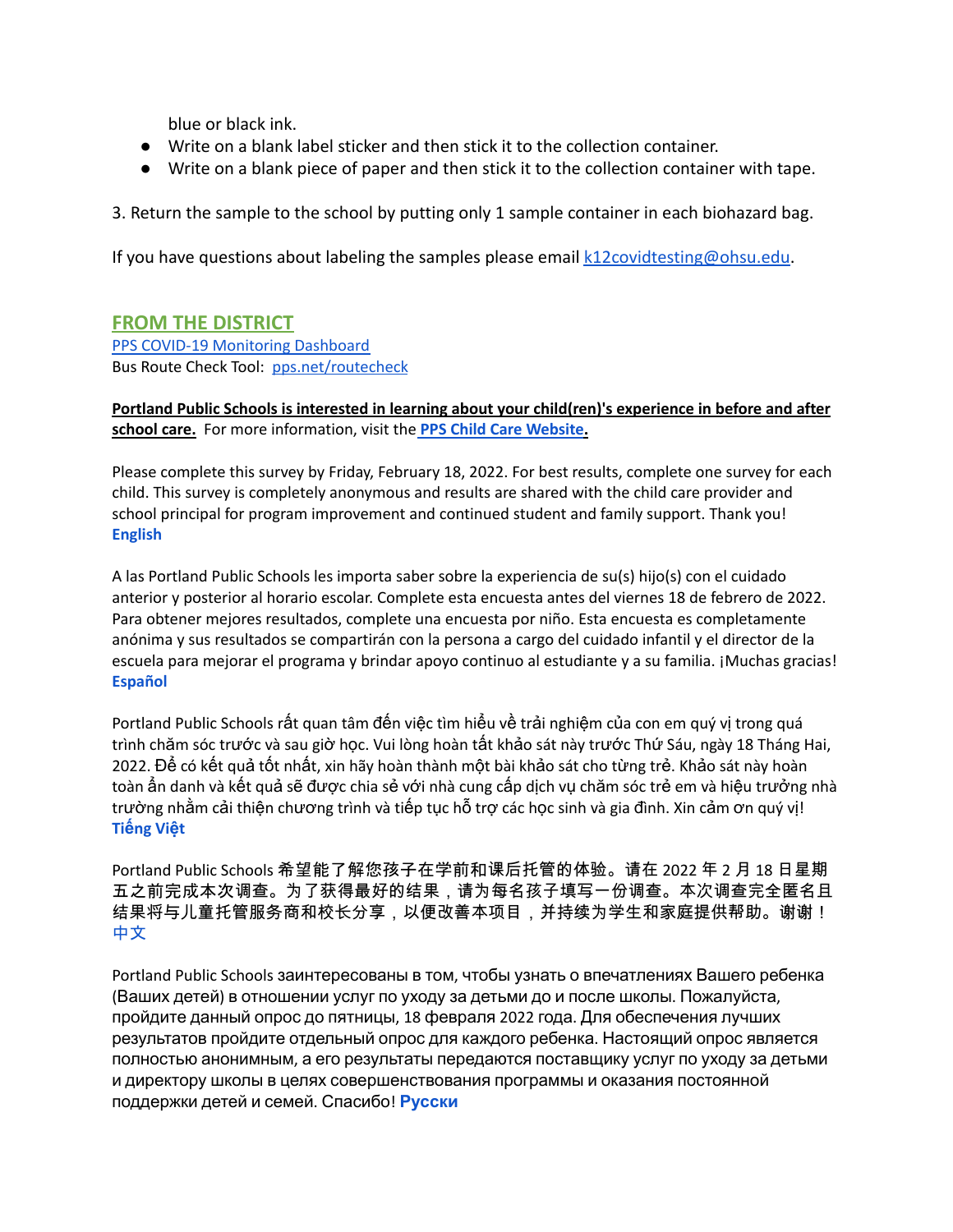Portland Public Schools waxay daneynayaan inay wax ka oggaadaan waxa uu kala kulmo ilmahaagu daryeelka dugsiga ka hor iyo ka dib. Fadlan buuxi sahankan ka hor Jimcaha, Febraayo 18, 2022 Si aad u hesho natiijooyada ugu wanaagsan, u buuxi hal sahan ilmo kasta. Sahankani gebi ahaanba waa qarsoodi waxaana natiijooyinka lala wadaagaa bixiyaha xanaanada ilmahaiyo maamulaha dugsiga si loo horumariyo barnaamijka iyo taageerada ardayga iyo qoyska ee joogtada ah. Mahadsanid! **[Soomaali](https://docs.google.com/forms/d/e/1FAIpQLSee-BW5UjE-UACVQLN-oEQLaI5PwcaA0FswL5tMSqPZW09qlA/viewform)**

#### **Test to Stay**

As part of our ongoing commitment to increase in-person learning for all students, we are pleased to announce that in partnership with OHA/ODE we will start the Test to Stay program the first week of January of 2022.

Benefits of Test to Stay: Given the lower level of COVID-19 in schools, students exposed at school will have the opportunity to stay in in-person learning and minimize the impact quarantine has had on their education. This is called a modified quarantine and requires students to continue to wear masks during any activity that does not require its use, for example band, athletics, etc., until day eight (8). Students must remain symptom free and will be provided two tests during their quarantine period. **You can help expedite the process by signing and returning the consent form for the BinaxNOW rapid nasal swab test, unless you already did it this year.** Here is a link to the form:

General [Consent](https://sharedsystems.dhsoha.state.or.us/DHSForms/Served/le3560e.pdf) Form English General [Consent](https://sharedsystems.dhsoha.state.or.us/DHSForms/Served/ls3560e.pdf) Form Spanish

For students who were exposed outside of the school day (at home, extracurricular activities, etc), we will have available the Test to Return process. This process will allow students to return on Day 8 after an exposure with any negative antigen or pcr COVID-19 test performed between days 5-7.

As always, vaccinated students who do not have symptoms do not have to quarantine or Test to Stay. We will share more specifics about this program in early January. **5-Step [Process](https://sharedsystems.dhsoha.state.or.us/DHSForms/Served/le1129280.pdf) for Parents and [Families](https://sharedsystems.dhsoha.state.or.us/DHSForms/Served/le1129280.pdf)**

**Remember, symptomatic students and staff should always stay home.**

#### **ONGOING FAMILY IMMUNIZATION CLINICS**

The Multnomah County Health Department is offering twice-weekly Immunization Clinics for families and children to obtain COVID-19 and school-required vaccines. Clinics will be held on Wednesdays from 11 am - 2 pm & 3 pm - 6 pm at the Gateway WIC Building, 131 NE 102nd Ave., Portland; and on Saturdays from 9 am - 12 pm & 1 pm - at the NE Health Clinic, 5329 NE Martin Luther King Jr Blvd. #322, Portland.

Appointments are required for children aged 5 - 11. No appointment is required for family members to receive the COVID-19 vaccine and flu shots.

**\_\_\_\_\_\_\_\_\_\_\_\_\_\_\_\_\_\_\_\_\_\_\_\_\_\_\_\_\_\_\_\_\_\_\_\_\_\_\_\_\_\_\_\_\_\_\_\_\_\_\_\_\_\_\_\_\_\_\_\_\_\_\_**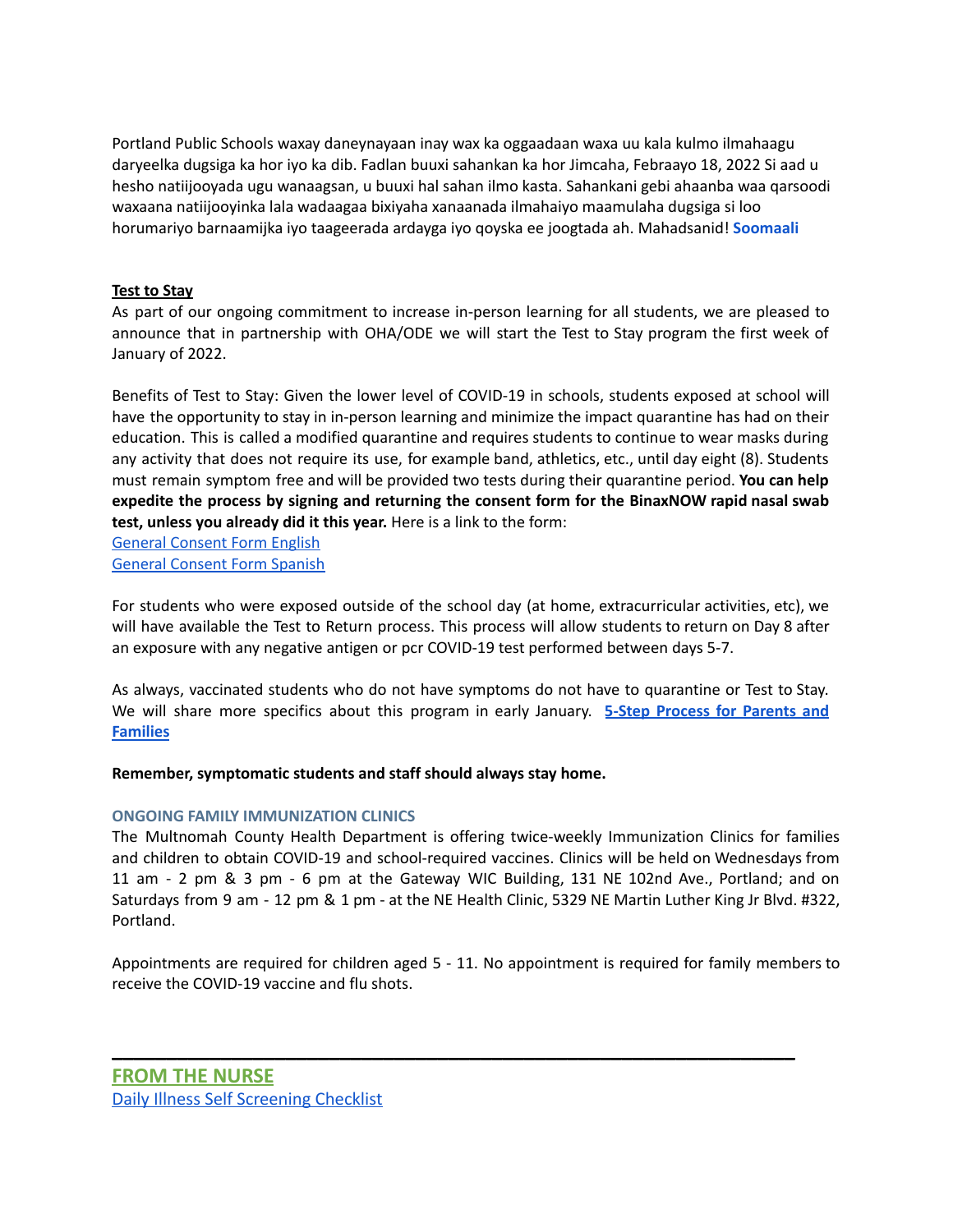## [Guidelines for Illness](https://dochub.com/dburling/8YZWO9NV8gOAj8zKzEAy30/guidelines-for-illness-and-school-pdf?dt=PUWvfPjC-jaRG37TLi8v)

#### **PEDIATRIC VACCINATIONS**

As you may be aware, fully-vaccinated students and staff are able to stay at school if asymptomatic, even if they have been exposed to a COVID-19 positive individual. Now that a pediatric COVID-19 vaccination is available for children ages 5-11 years, you can locate pediatric vaccinations by:

1. Check with your child's pediatrician; or

2. Log into Multnomah County Health Department's vaccine [locator website](https://getvaccinated.oregon.gov/#/locator) and:

- 1. Enter your address or zip code under "Location."
- 2. Click "Search"
- 3. Click "Filter Your Results"
- 4. Click "Pfizer age 5-11" under Vaccine Type.
- 5. Click "Apply Filters" under Date Range.
- 6. View the list of Pediatric Vaccine Clinics under Provider Information.
- 7. Contact the Pediatric Vaccine Clinic provider for appointment information.

# **TECHNOLOGY NEWS FROM MS. DAHINDEN**

#### **Having trouble logging into your student's account?**

Please refer here: **[My PPS & Quickcard Instruction](https://docs.google.com/presentation/d/19yIcV1uxbkuSpc0Gd_p5t0V--EJk0WPrv9ZbscbQiQU/edit?usp=sharing) Flyer**. This flyer provides the step by step instructions to login and how to use the QR badge. Your student's classroom teacher can reset his or her account if needed.

For more information click here: [Student Accounts](https://www.pps.net/Page/1910)

# **PTA/FOUNDATION NEWS**

PTA and Foundation [Newsletter](https://docs.google.com/document/u/1/d/e/2PACX-1vQlZCPHtKxqO7qpJwiwgoeaZ1ERHVLgg6z0JNYJMTulwn7xlOVY_X2I1ZV9nntsGHP57LEZ_uSufaFj/pub)

#### **COMMUNITY NEWS**

- Lincoln Youth Baseball Registration is open for this coming Spring! Ages PreK-8th grade & CO-ED \*You don't have to live in the Lincoln Boundary Register NOW: [www.LincolnYouthBaseball.com](http://www.lincolnyouthbaseball.com/)
- SWPLL Free Winter Softball Clinics ages 6-14 year olds <https://www.swpll.org/content/14329/Winter-Clinics>
- Lincoln H.S.

Join to celebrate a year of lasts and take a sneak peak in the new school. The best thing is that it is **free**. Spread the word amongst family and friends, save the date (2.3.22), then sit back and enjoy a virtual celebration led by students, a focus on STEAM subjects and what the new school